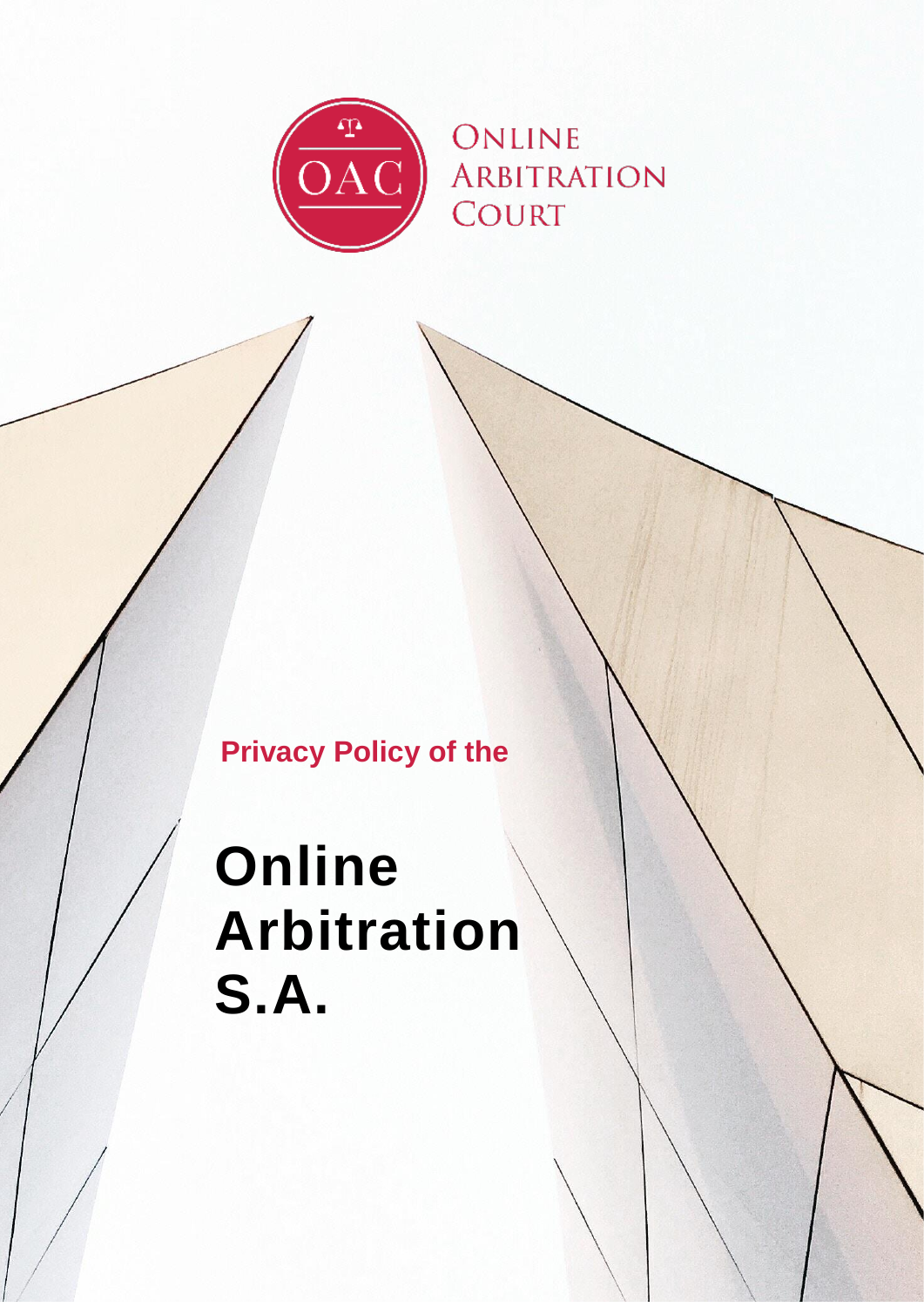### **Online Arbitration S.A. Privacy Policy**

#### **1. General Information**

This document, being Appendix No. 2 to the Terms and Conditions for Provision of Electronic Services by Online Arbitration S.A., as well as Appendix No. 2 to the Terms and Conditions for Arbitrators of the Online Arbitration Court, constitutes the Declaration on Privacy of the controller of your personal data, i.e. Online Arbitration S.A. with its registered office in Wrocław, ul. Kazimierza Wielkiego 67 (hereinafter: OAC), registered by the District Court for Wrocław-Fabryczna, VI Commercial Division of the National Court Register at KRS No. 0000540734, NIP No. 8971803496, share capital PLN 250,000 paid-up in full.

The OAC may change the Privacy Policy in order to maintain its compliance with the current mandatory provisions of the law or to reflect the method of processing personal data. This version was created on 1 May 2018. The latest version of this document is available at onlinearbitrationcourt.com.

In this Privacy Declaration we explain which of your personal data we collect and how we process it. The declaration refers to:

- all the data of the current and potential clients of the OAC (the data of potential clients is understood as data of the persons who have filled in a registration form but have not concluded an agreement with the OAC yet in accordance with the Terms and Conditions for Electronic Services Provided by Online Arbitration S.A.);
- every person participating in the arbitration procedure before the Online Arbitration Court – whether as an individual or a representative of a legal person – this also applies to the persons not being parties to proceedings (e.g. arbitrators, witnesses, experts and others);
- the persons who are not clients of the OAC, e.g. the contact persons for corporate clients.

Personal data refers to all types of information which may tell us something about you or which we may associated with you. Detailed information on categories of the data processed by the OAC is included in point 2 hereof. Processing is understood as anything we may do with such data, i.e. collecting, recording, storing, changing, organizing, using, disclosing, transferring or removing it. You will provide us with your personal data when you become our client, register on the OAC Application, fill in an online form, conclude an agreement, use our services or contact us using one of our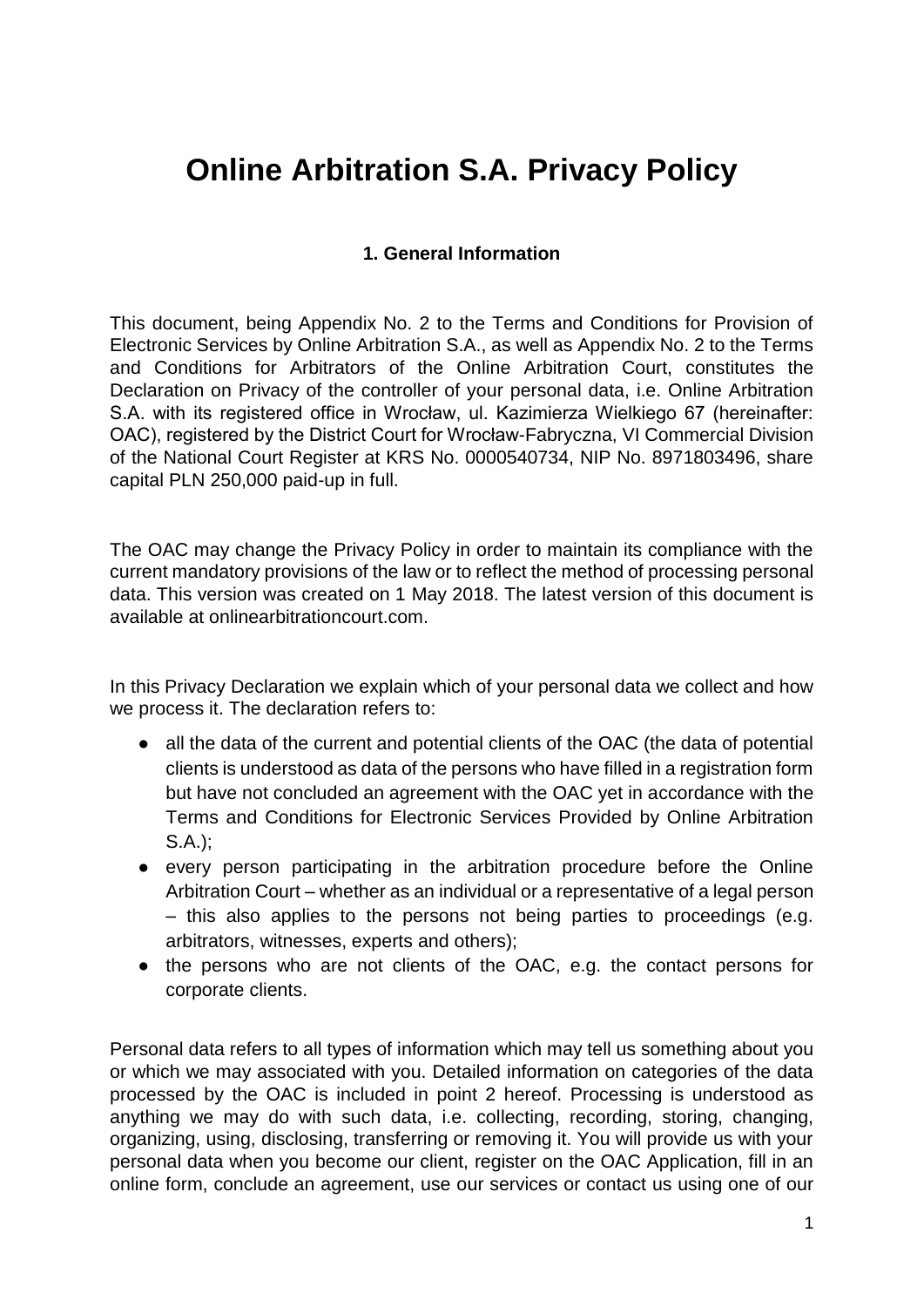communication channels. We also make use of the data which, under the law, is available from public sources, in particular from the National Court Register, the Central Business Register and Information Service (CEIDG) or other, similar foreign registers. It also includes the data which – under the law – was provided to us by other entities, in particular participants to arbitration proceedings.

Your personal data will be processed in accordance with the regulation of the European Parliament and Council (EU) 2016/679 of 27 April 2016 (Official Journal of the European Union L.2016.119.1 of 4 May 2016), applicable since 25 May 2018 (hereinafter referred to as the Regulation).

#### **2. Types of your data that we collect**

The personal data that we collect includes:

- Identification data, such as full name, address, national identification number of a natural person (if applicable), e-mail address, phone number, citizenship, data of business entities with which you are associated in different ways (as an employee, partner, body member, attorney, etc.).
- Information on the arbitration proceedings in which you participate as a party, witness, expert or an Arbitrator, in particular the data from the submitted pleadings and evidence.
- Financial data regarding settlements between you and the OAC.
- Data in audio-visual form, such as recordings from the hearings conducted in the form of video conferences within arbitration proceedings.

We do not record sensitive data on your health, ethnic origin, religious or political views, unless it is necessary. If we record it, it is limited to specific circumstances, e.g. if medical documentation is included in the case files.

#### **3. What do we do with your personal data?**

The processing of your data is performed in accordance with the law, in connection with the following objectives:

If you are an Application User:

● Performance of the agreement, including day-to-day management of relationships with client: while registering your user account, we collect the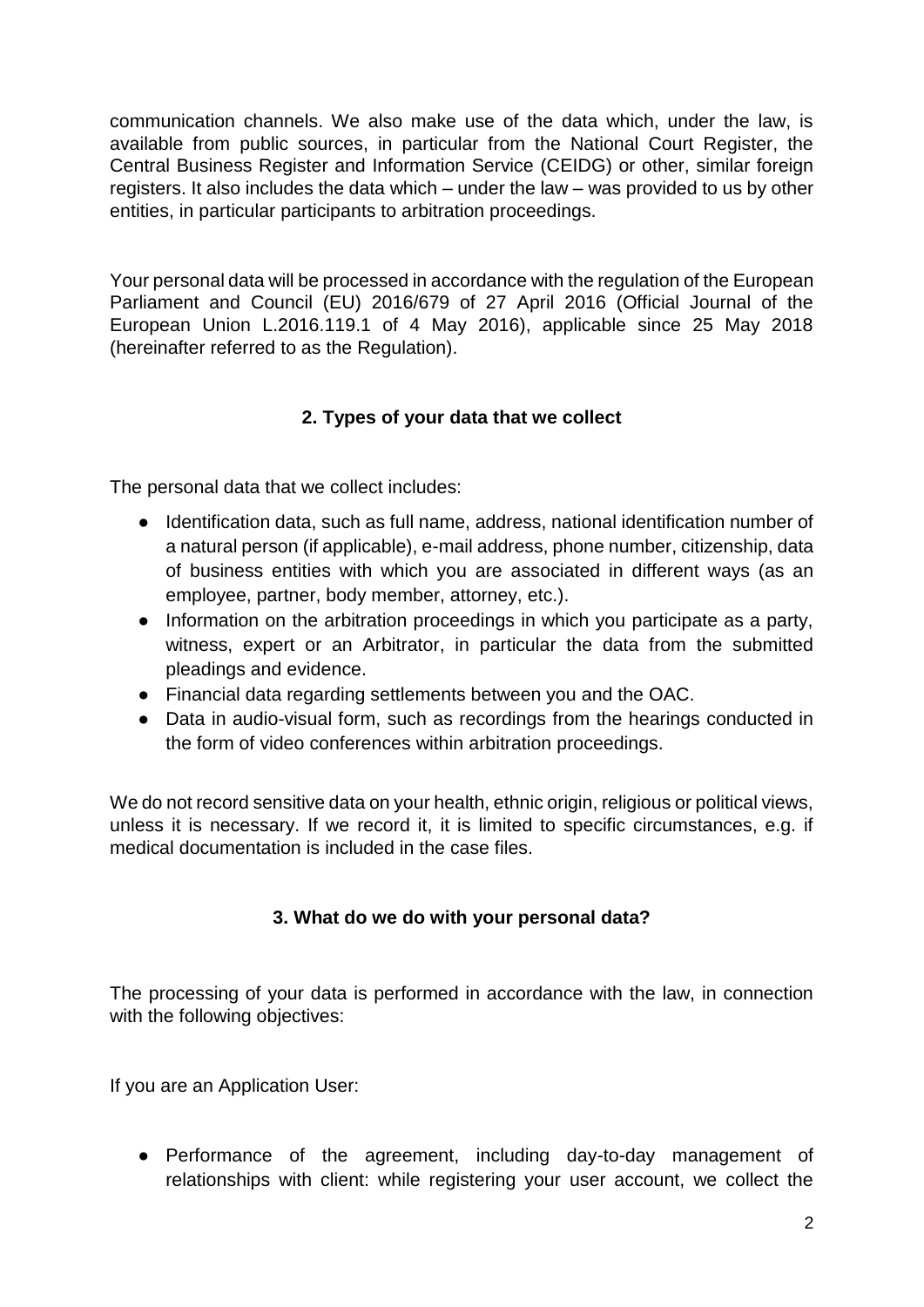information necessary for verifying the correctness of opening your account and for the purpose of contacting our users. In this case, the legal grounds for processing your data are art. 6 point 1 letter b of the Regulation: processing is necessary for performing the agreement of the data subject. Performance of the Agreement is also understood as using user data for providing it with important information on the operation of the Application (e.g. information on temporary unavailability of the Application).

- Conduct of arbitration proceedings: for the purposes of conducting arbitration proceedings, we collect the information on your relationship with the given case, in particular the information on your business activities or on the business activities of the entities with which you are associated in any way. In this case, the legal grounds for processing your data are art. 6 point 1 letter d of the Regulation: the processing is necessary for protecting the legitimate interests of the data subject and art. 6 point 1 letter f of the Regulation: the processing is necessary for the purposes resulting from the legitimate interests of the administrator or a third party.
- Marketing: we may send to you emails or text messages offering products or services if you consent to it, e.g. during registration on the OAC Application or during registration for newsletter purposes on our Application. You may revoke your consent at any time. In this case, the legal grounds for processing your data are art. 6 point 1 letter a of the Regulation: consent of the data subject.

If you are an Arbitrator:

• The stated personal data will be used solely for opening Arbitrator accounts, verifying their identity and in the scope necessary for concluding, performing, amending or terminating the framework agreement and for conducting the arbitration proceedings in which the Arbitrator is member of the Arbitral Tribunal. Performance of the Agreement is also understood as using Arbitrator data for providing it with important information on the operation of the Application (e.g. information on temporary unavailability of the Application). In this case, the legal grounds for processing your data are art. 6 point 1 letter b of the Regulation.

#### **4. Whom do we provide with your data and why?**

To be able to offer the best services, we provide certain data both internally and externally. This applies to the following circumstances.

a. Arbitrators, other Application users and experts

For the purposes of conducting proceedings before the Court and resolving disputes.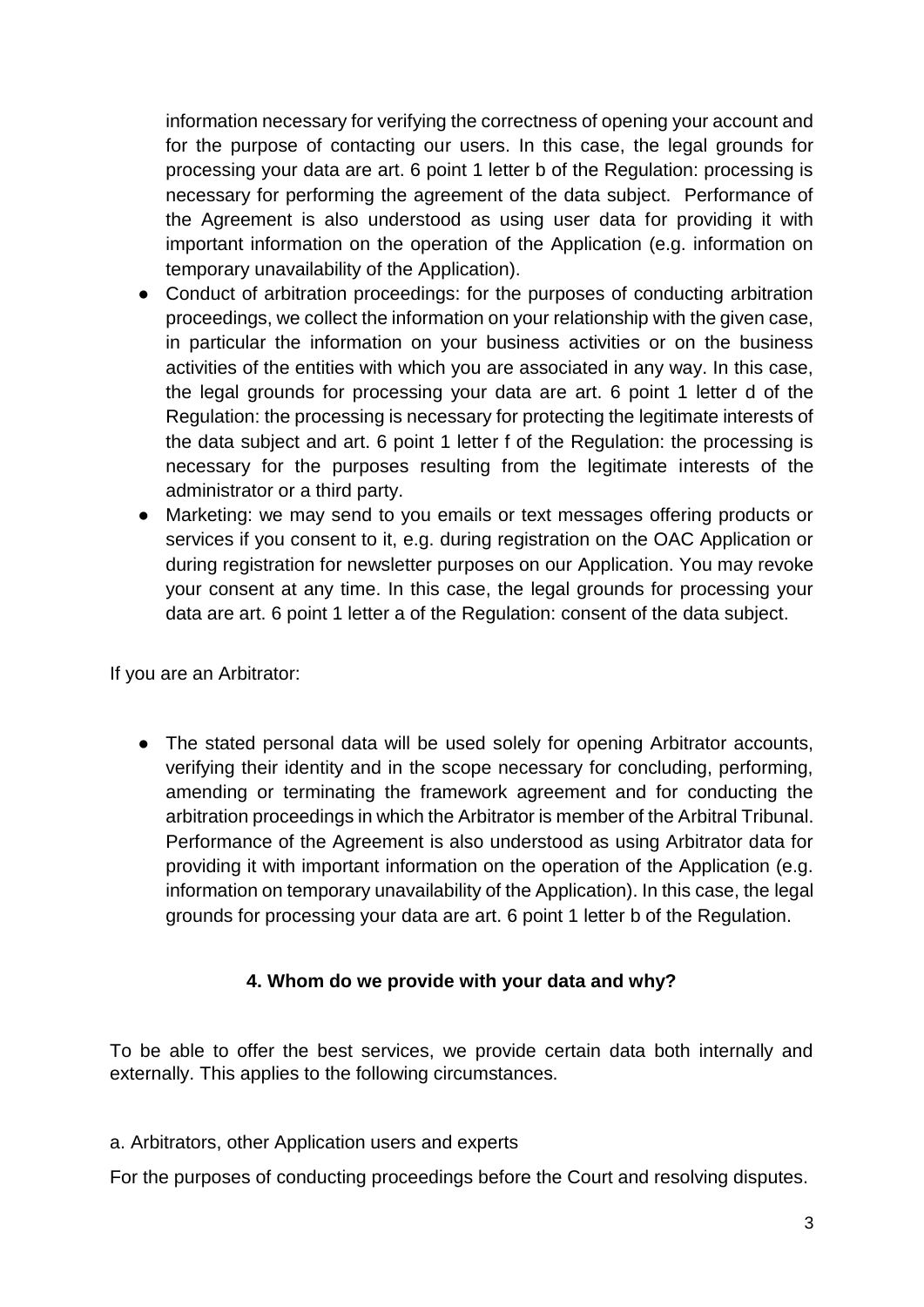#### b. State authorities

In some cases, we are legally obliged to provide your data to external entities, including:

- courts on account of conducted proceedings for the purpose of confirming enforceability of awards of the Online Arbitration Court;
- tax authorities which may require us to provide information on the proceedings in which you were a party;
- judicial/ law enforcement authorities, such as police, public prosecutor's offices and courts, at their explicit and legal requests.

#### c. Service providers

When we use the services of other providers, we provide them solely with the personal data required on account of the given service. Service providers support us in the scope of the following activities: electronic payments, designing and maintaining online tools and applications, marketing activities and events, and management of communication with clients.

In all such cases, we ensure that third parties only have access to the personal data necessary for performing the given activities.

Whenever we provide your personal data to third parties (including abroad), we apply the necessary security measures for the purpose of protecting it. In that regard, the OAC uses:

- proper personal data processing agreements,
- standard contractual clauses adopted in the European Union (they refer to provision of data by entities from the European Union outside of the European Economic Area for the purpose of compliance with the EU data protection provisions);
- the "EU-US Privacy Shield" agreement which protects the personal data sent to the United States.

#### **5. Your rights and the methods in which we respect them**

We respect your rights to determine how your personal data is processed. These rights include:

● Right of access to data: You are entitled to request that we send a list of your personal data that we process.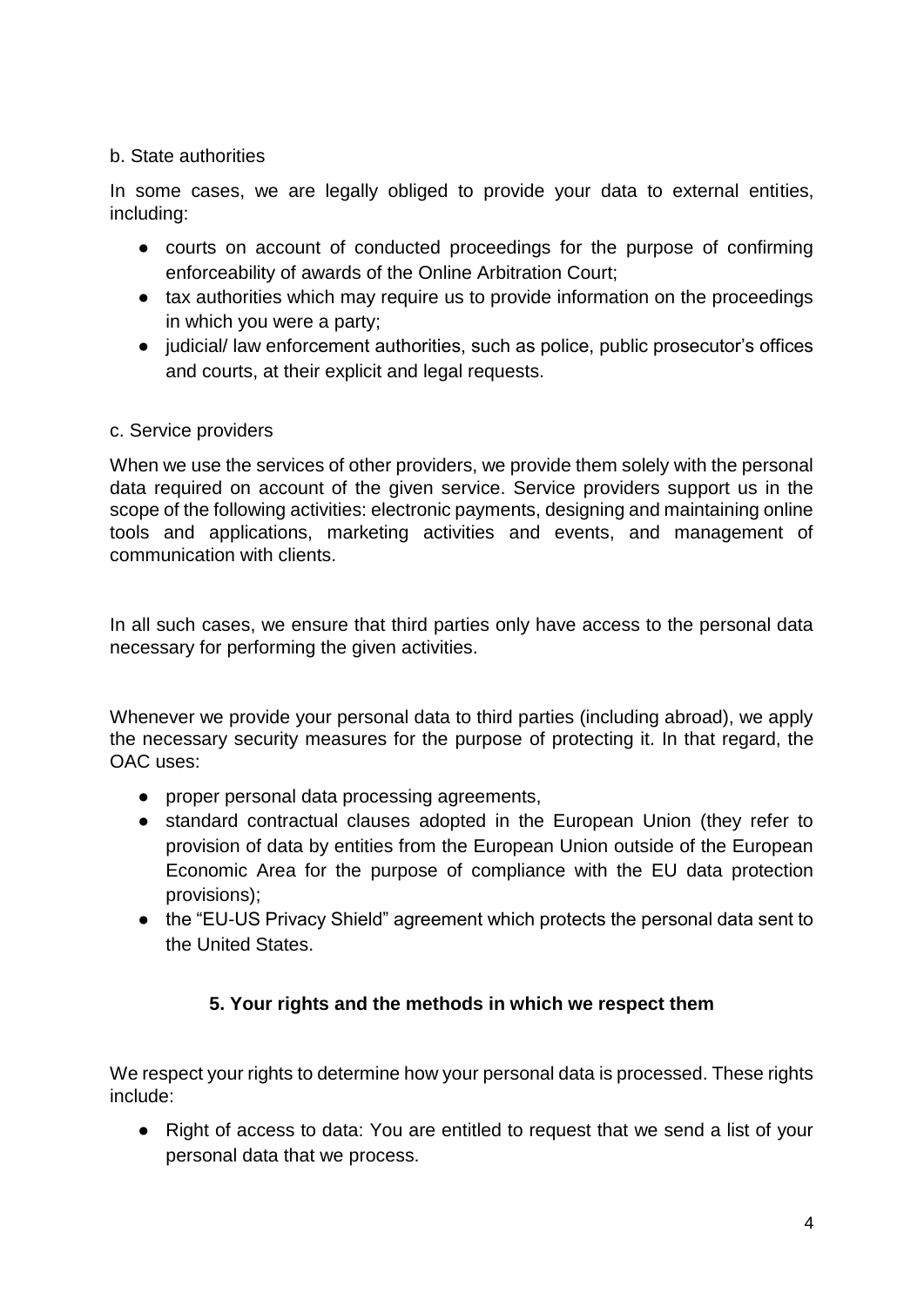- Right to rectify data: If your personal data is incorrect, you are entitled to request that we rectify it. If we provide your data to a third party, and that data is later rectified, we will inform the third party about that fact.
- The right to object to processing: You may raise an objection with the OAC against the processing of your personal data due to the legitimate interests of the OAC or third parties. We will analyze your objection and whether the processing of your data has any adverse influence on you that requires that we cease such processing.
- Right to restriction of data processing: You are entitled to request that we limit the use of our personal data if you believe that it is incorrect, that we process your data in breach of the law, that the OAC no longer needs such data, but you want us to keep it in case of claims, you object to our processing of your data due to legitimate interests of the OAC and that objection was accepted by the OAC.
- Right to data portability: You are entitled to request that we transfer your personal data directly to you or to another organization. This refers to the personal data we process in an automated way and with your consent or under an agreement concluded with you. If technically possible, we will provide you with that personal data.
- Right to erasure: You may request that we erase your personal data, if we no longer need it for the purposes, for which it has been collected, if you revoke your consent for the processing thereof and OAC has no other grounds for processing, if you object to our processing of your data based on our legitimate interests and there are no superior legitimate interests of data processing and that objection is accepted or for the purpose of sending personalized commercial messages (in the last case, we will stop to process data for marketing purposes), if the OAC processes your personal data in breach of the law or if the provisions of the European Union or of an EU member state require the OAC to erase your personal data.
- Right to submit a complaint: If you believe that the processing of data by the OAC takes place in breach of your rights, you may submit a complaint with the supervisory authority, i.e. President of the Personal Data Protection Office. Also, you are entitled to submit a complaint by contacting the data protection authority in your country.

If you want to exercise your rights, please contact us. You may email us at data@onlinearbitrationcourt.com or by sending a letter to the address of the registered office of the OAC. We try to answer such questions as soon as possible. If we need more time to answer to your petition, we will inform you on how much more time we need, with reasons for the delay. In some cases we may legally reject your petition. In such a case, we will inform you properly of the reasons for such rejection.